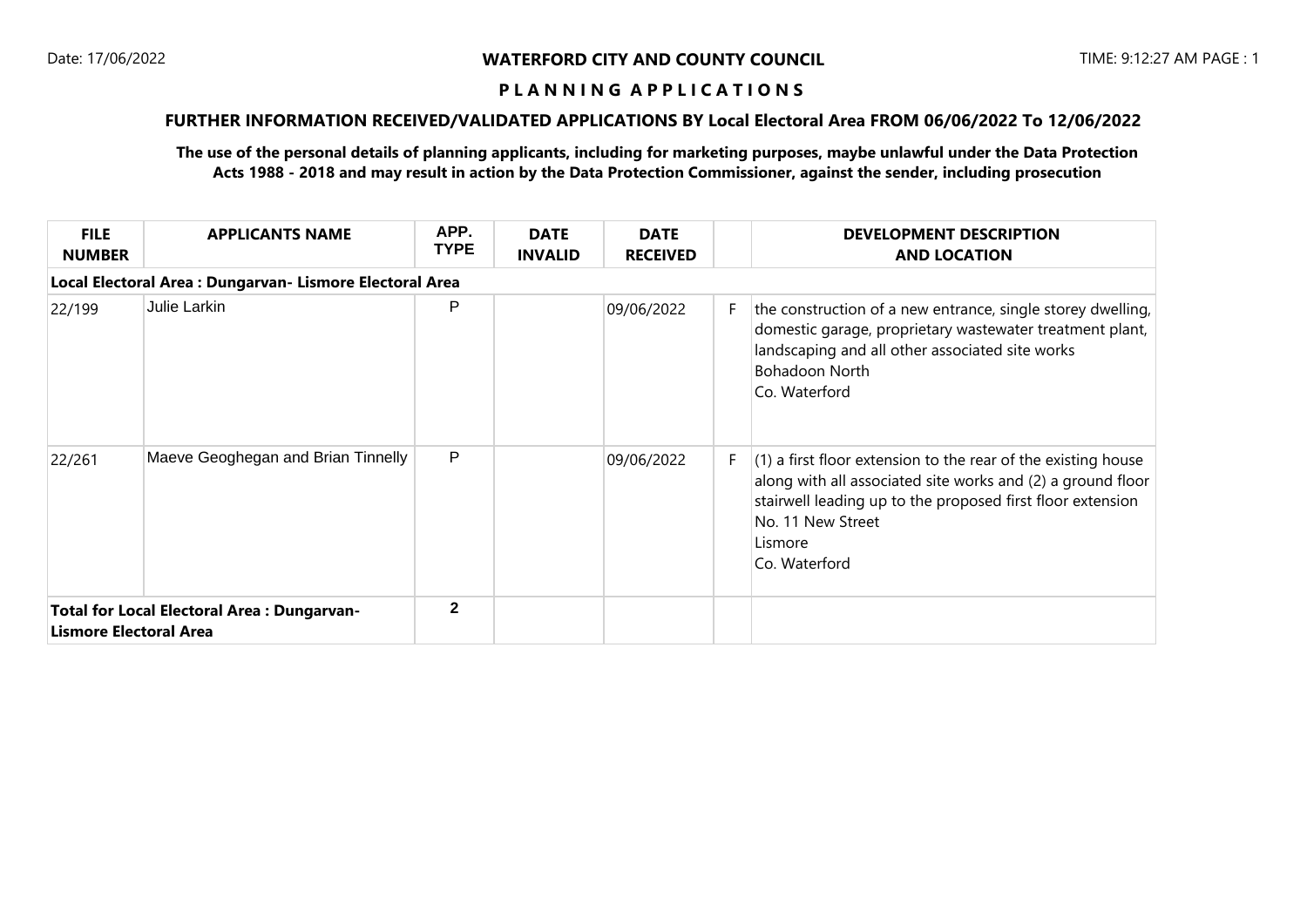# **P L A N N I N G A P P L I C A T I O N S**

# **FURTHER INFORMATION RECEIVED/VALIDATED APPLICATIONS BY Local Electoral Area FROM 06/06/2022 To 12/06/2022**

**The use of the personal details of planning applicants, including for marketing purposes, maybe unlawful under the Data Protection Acts 1988 - 2018 and may result in action by the Data Protection Commissioner, against the sender, including prosecution**

| <b>FILE</b><br><b>NUMBER</b>                       | <b>APPLICANTS NAME</b>     | APP.<br><b>TYPE</b> | <b>DATE</b><br><b>INVALID</b> | <b>DATE</b><br><b>RECEIVED</b> |    | <b>DEVELOPMENT DESCRIPTION</b><br><b>AND LOCATION</b>                                                                                                                                                                                                                                                                                                                                                                       |  |  |  |
|----------------------------------------------------|----------------------------|---------------------|-------------------------------|--------------------------------|----|-----------------------------------------------------------------------------------------------------------------------------------------------------------------------------------------------------------------------------------------------------------------------------------------------------------------------------------------------------------------------------------------------------------------------------|--|--|--|
| Local Electoral Area : Metropolitan Electoral Area |                            |                     |                               |                                |    |                                                                                                                                                                                                                                                                                                                                                                                                                             |  |  |  |
| 22/44                                              | Dave and Jenny Geraghty    | P                   |                               | 07/06/2022                     | F. | development which will consist of the following: 1.<br>Demolition of existing single storey extension to the rear<br>of existing dwelling. 2. Construction of a new two storey<br>extension to rear of existing dwelling. 3. All associated<br>site works including minor works to the side boundary<br>wall and proposed elevational treatment<br>Kitty's Cottage'<br>5 Glenville Terrace<br>Dunmore East<br>Co. Waterford |  |  |  |
| 22/221                                             | Bernadette & Tony Geelan   | P                   |                               | 10/06/2022                     | F. | demolition of habitable house and erection of a new<br>dwelling house with garage and all associated site works<br>Lancastria<br>Dunmore East<br>Co. Waterford<br><b>X91 VH74</b>                                                                                                                                                                                                                                           |  |  |  |
| 22/229                                             | Derek Burns and Joan Barry | P                   |                               | 08/06/2022                     | F. | construct a 2 storey dwelling, a separate domestic garage,<br>waste water, surface water and water supply connections<br>to existing systems, entrance access off extended existing<br>entrance road and any other ancillary works necessary to<br>complete the project<br>Site 3 Newtown Woods<br>Newtown<br>Tramore<br>Co. Waterford                                                                                      |  |  |  |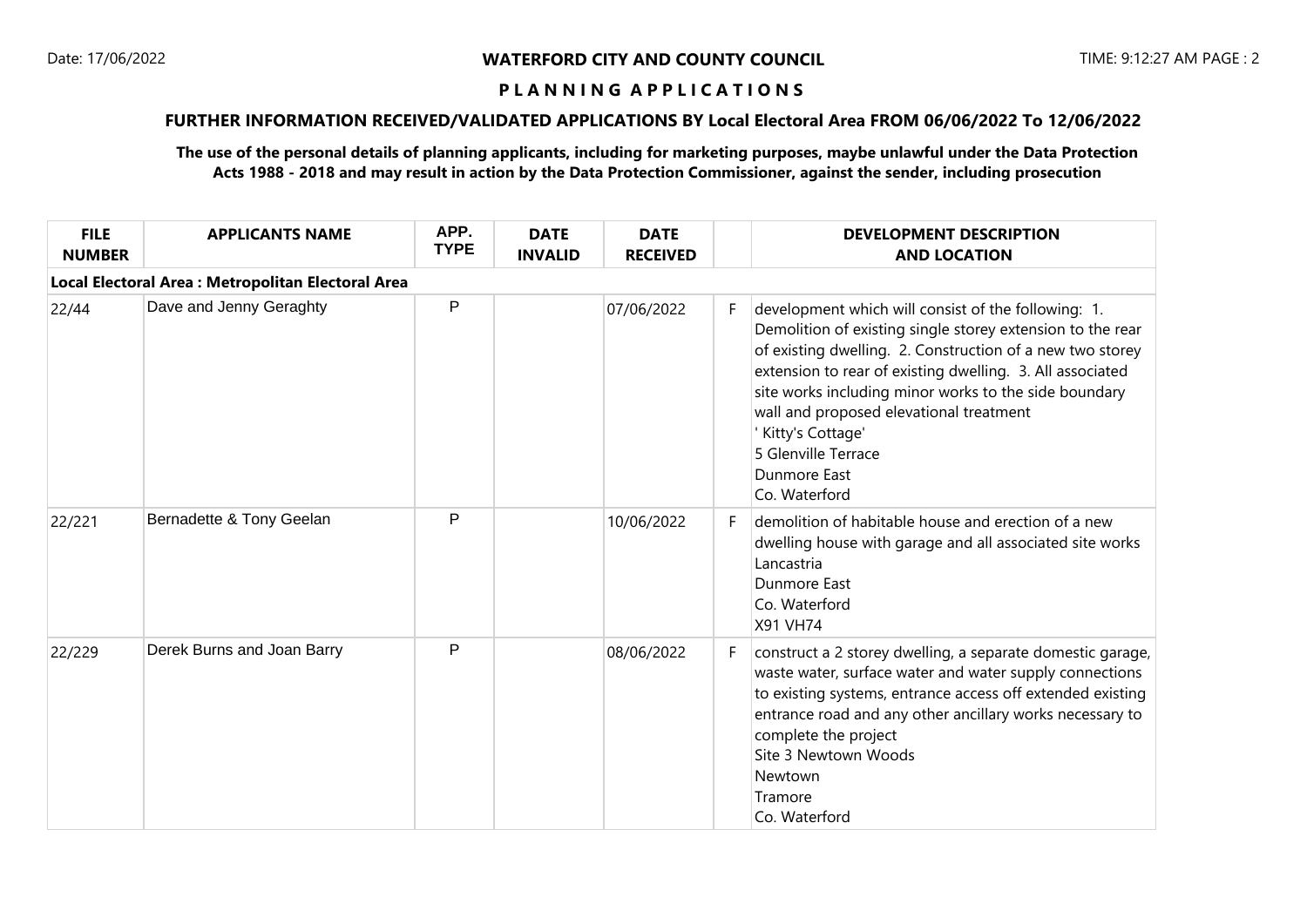## **P L A N N I N G A P P L I C A T I O N S**

# **FURTHER INFORMATION RECEIVED/VALIDATED APPLICATIONS BY Local Electoral Area FROM 06/06/2022 To 12/06/2022**

**The use of the personal details of planning applicants, including for marketing purposes, maybe unlawful under the Data Protection Acts 1988 - 2018 and may result in action by the Data Protection Commissioner, against the sender, including prosecution**

| <b>FILE</b><br><b>NUMBER</b>                                                 | <b>APPLICANTS NAME</b>         | APP.<br><b>TYPE</b> | <b>DATE</b><br><b>INVALID</b> | <b>DATE</b><br><b>RECEIVED</b> |    | <b>DEVELOPMENT DESCRIPTION</b><br><b>AND LOCATION</b>                                                                                                                                                                                                                                                                                                                                                                                                                                                                                                                                                          |
|------------------------------------------------------------------------------|--------------------------------|---------------------|-------------------------------|--------------------------------|----|----------------------------------------------------------------------------------------------------------------------------------------------------------------------------------------------------------------------------------------------------------------------------------------------------------------------------------------------------------------------------------------------------------------------------------------------------------------------------------------------------------------------------------------------------------------------------------------------------------------|
| 22/274                                                                       | <b>Dlight Concepts Limited</b> | P                   |                               | 09/06/2022                     | F. | change of use from light industrial/warehouse use to<br>showroom to part ground floor area along with new<br>mezzanine floor area for use as showroom/office space<br>together with alterations to elevations, including<br>replacement of overhead door with aluminium curtain<br>wall glazing and provision of new overhead door to side<br>elevation to single storey building<br>Unit 5 Cessna Avenue<br><b>Waterford Airport Business Park</b><br>Killowen, Ballygarron<br>Co. Waterford                                                                                                                  |
| 22/275                                                                       | Eddie, John & Pat McDonald     | P                   |                               | 09/06/2022                     | F. | 1 no. single storey creche and 95 dwellings comprising: 5<br>no. 3 storey detached houses, 2 no. 2 storey detached<br>houses and 22 no. 2 storey semi detached houses with<br>optional 3rd dormer storey, 36 no. semi detached houses<br>and 12 no. terraced houses all with optional extension to<br>rear, 10 no. 2 storey terraced houses and 4 no. 3 storey<br>duplex units comprising 8 no. units in total and all<br>associated site works including bridge/culvert over<br>Garraun stream from existing Mountfield Estate. An NIS<br>accompanies this application<br>Moonvoy<br>Tramore<br>Co. Waterford |
| <b>Total for Local Electoral Area: Metropolitan</b><br><b>Electoral Area</b> |                                | 5                   |                               |                                |    |                                                                                                                                                                                                                                                                                                                                                                                                                                                                                                                                                                                                                |